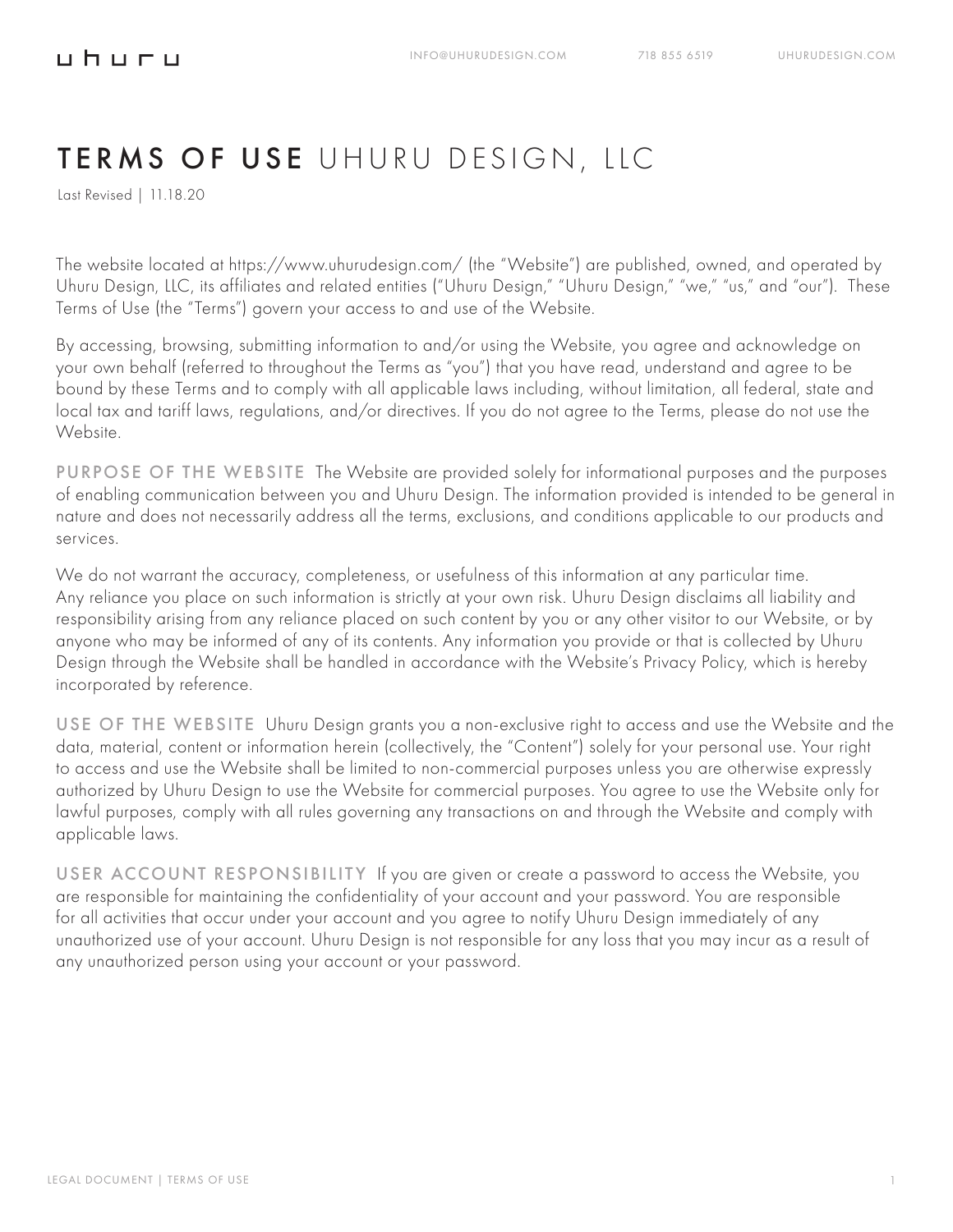Last Revised | 11.18.20

PROHIBITED USESYou agree that you will not:

- Use the Website in any manner that could damage, disable, overburden, or impair the Website or interfere with any other party's use and enjoyment of them;
- Attempt to gain unauthorized access to any Website account, computer systems or networks associated with Uhuru Design or the Website;
- Obtain or attempt to obtain any materials or information through the Website by any means not intentionally made available or provided by Uhuru Design;
- Use any robot, spider, or other automatic device, process or means to access the Website for any purpose, including monitoring or copying any of the material on the Website;
- Introduce any viruses, Trojan horses, worms, logic bombs, or other material which is malicious or technologically harmful;
- Attack the Website via a denial-of-service attack or a distributed denial-of-service attack; or
- Impersonate or attempt to impersonate Uhuru Design, an Uhuru Design employee, another user or any other person or entity (including, without limitation, by using email addresses associated with any of the foregoing).

THIRD PARTY SITES The Website may contain links to websites controlled or operated by persons and companies other than Uhuru Design ("Linked Sites"). Linked Sites are not under the control of Uhuru Design, and Uhuru Design is not responsible for the contents of any Linked Site, including without limitation any link contained on a Linked Site, or any changes or updates to a Linked Site. Uhuru Design is not responsible if the Linked Site is not working correctly or for any viruses, malware, or other harms resulting from your use of a Linked Site. Uhuru Design is providing these links to you only as a convenience, and the inclusion of any link does not imply endorsement by Uhuru Design of the site or any association with its operators. You are responsible for viewing and abiding by the privacy policies and terms of use posted on the Linked Sites. You are solely responsible for any dealings with third parties who support Uhuru Design or are identified in the Website, including any delivery of and payment for goods and services.

INTELLECTUAL PROPERTY NOTICES The Website and Content are protected by copyrights, trademarks, or are subject to other proprietary rights. Accordingly, you are not permitted to use the Website or Content in any manner, except as expressly permitted by Uhuru Design in these Terms. The Website or Content may not be copied, reproduced, modified, published, uploaded, posted, transmitted, performed, or distributed in any way, and you agree not to modify, rent, lease, loan, sell, distribute, transmit, broadcast, or create derivatives without the express written consent of Uhuru Design or applicable owner.

YOUR CONTENT Any Content you create or own or to which you have a license and use on the Website is Your Content. In sharing Your Content on the Website, you warrant and represent you have the legal right to use Your Content and grant Uhuru Design an irrevocable, royalty-free, fully paid up, worldwide, non-exclusive license to use Your Content in providing any Website services as described in these Terms and in any posted policies on the Website. The Website services may also provide you with features like photo thumbnails, previews, easy sorting, editing, sharing, creating templates, and searching. These and other features may require our Uhuru Design systems to access, store, and scan Your Content. You may also be able to share Your Content with others, so please think carefully about what you share.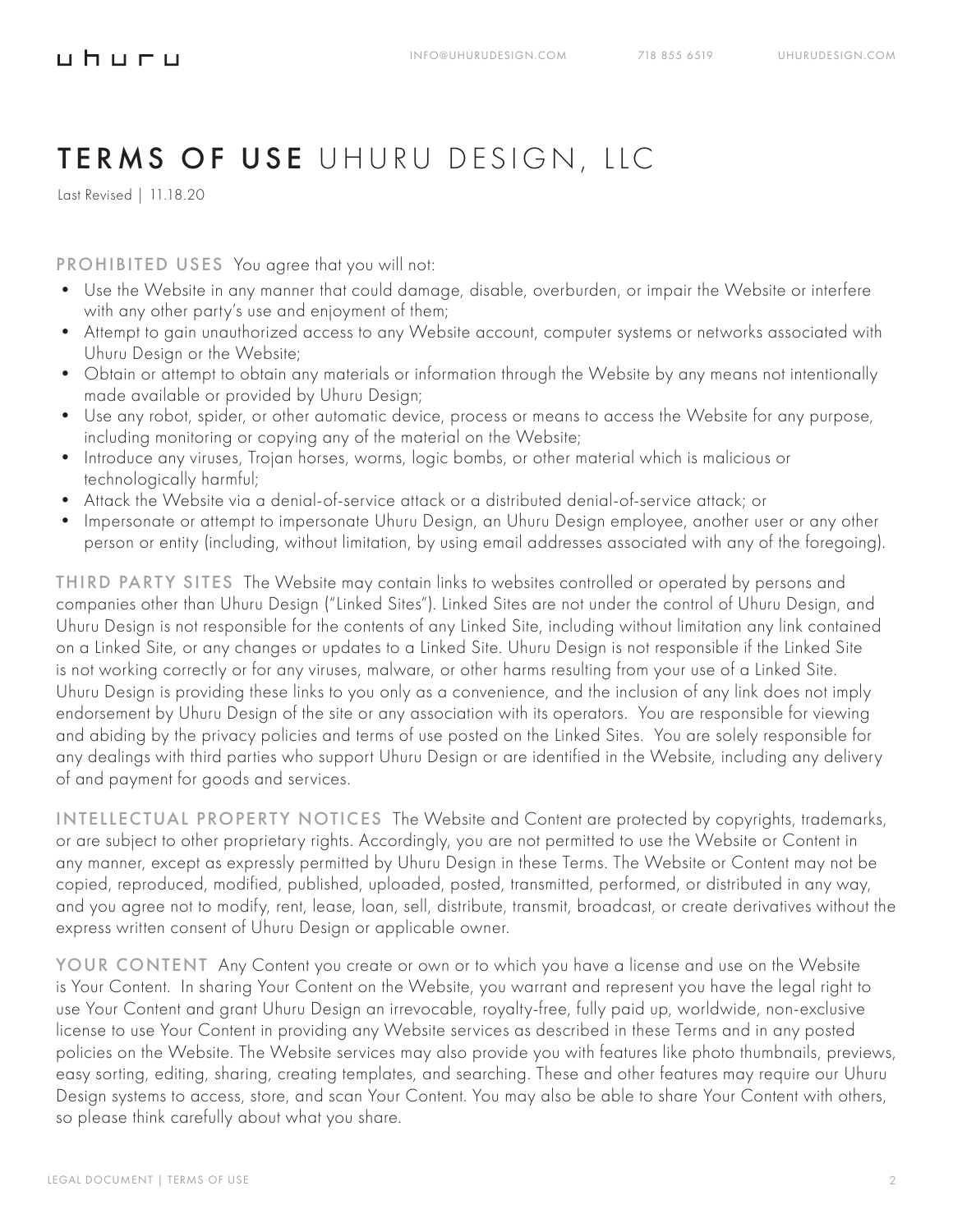Last Revised | 11.18.20

You acknowledge and agree that you are solely responsible for complying with the applicable restrictions on use of all Content, copyrighted materials and trademarks that you see, hear, and use on the Website. You understand that any unauthorized use of such intellectual property would result in irreparable injury for which money damages would be inadequate. You further acknowledge that, in the event of any such unauthorized use, Uhuru Design or the applicable intellectual property owner will have the right, in addition to other remedies available at law and in equity, to immediate injunctive relief to prevent any such unauthorized use.

#### Questions regarding the use of any intellectual property provided on the Website should be directed to info@uhurudesign.com

UNITED STATES ONLY Uhuru Design is based in the state of New York in the United States. Uhuru Design provides this Website for use only by persons located in the United States. We make no claims that the Website or any of its contents are accessible or appropriate outside of the United States. Access to the Website may not be legal by certain persons or in certain countries.

DISCLAIMER All information or services provided by uhuru design to you via the website, including, without limitation, all content, are provided "as is" and "where is" and without any warranties of any kind. Uhuru design and its third-party licensors expressly disclaim all warranties, whether express, implied or statutory, including, without limitation, the warranties of merchantability, fitness for a particular purpose, title and non-infringement. Notwithstanding any provision contained herein to the contrary, uhuru design and its third-party licensors make no representation, warranty or covenant concerning the accuracy, quality, suitability, completeness, sequence, timeliness, security or availability of the website or any content posted on or otherwise accessible via the website. You specifically acknowledge that uhuru design and its third-party licensors are not liable for the defamatory, obscene or unlawful conduct of other third parties or users of the website and that the risk of injury from the foregoing rests entirely with you. Neither uhuru design nor any of its third-party licensors represent, warrant or covenant that the website will be secure, uninterrupted or error-free. Uhuru design further makes no warranty that the website will be free of viruses, worms or trojan horses or that it will function or operate in conjunction with any other product or software. You expressly agree that use of the website is at your sole risk and that uhuru design, its affiliates and their third-party licensors shall not be responsible for any termination, interruption of services, delays, errors, failures of performance, defects, line failures, or omissions associated with the website or your use thereof. Your sole remedy against uhuru design for dissatisfaction with the website or the content is to cease your use of the website and/or the content. Some jurisdictions do not permit the exclusion or limitation of implied warranties, so the above exclusion may not apply to you. You may have other rights, which vary by jurisdiction. When the implied warranties are not allowed to be excluded in their entirety, you agree that they will be limited to the greatest extent and shortest duration permitted by law.

LIMITATION OF LIABILITY Under no circumstances shall uhuru design or any of its third-party licensors be liable to you or to any third party for any direct, indirect, incidental, consequential, punitive, special or exemplary damages (including, without limitation, loss of profits, loss of use, loss of data, loss of information or programs on your data handling system, transaction losses, opportunity costs, interruption of business or costs of procuring substitute goods) resulting from, arising out of or in any way relating to the website, or the data, content or information accessed via the website or any hyperlinked website, or any disruption or delay in the performance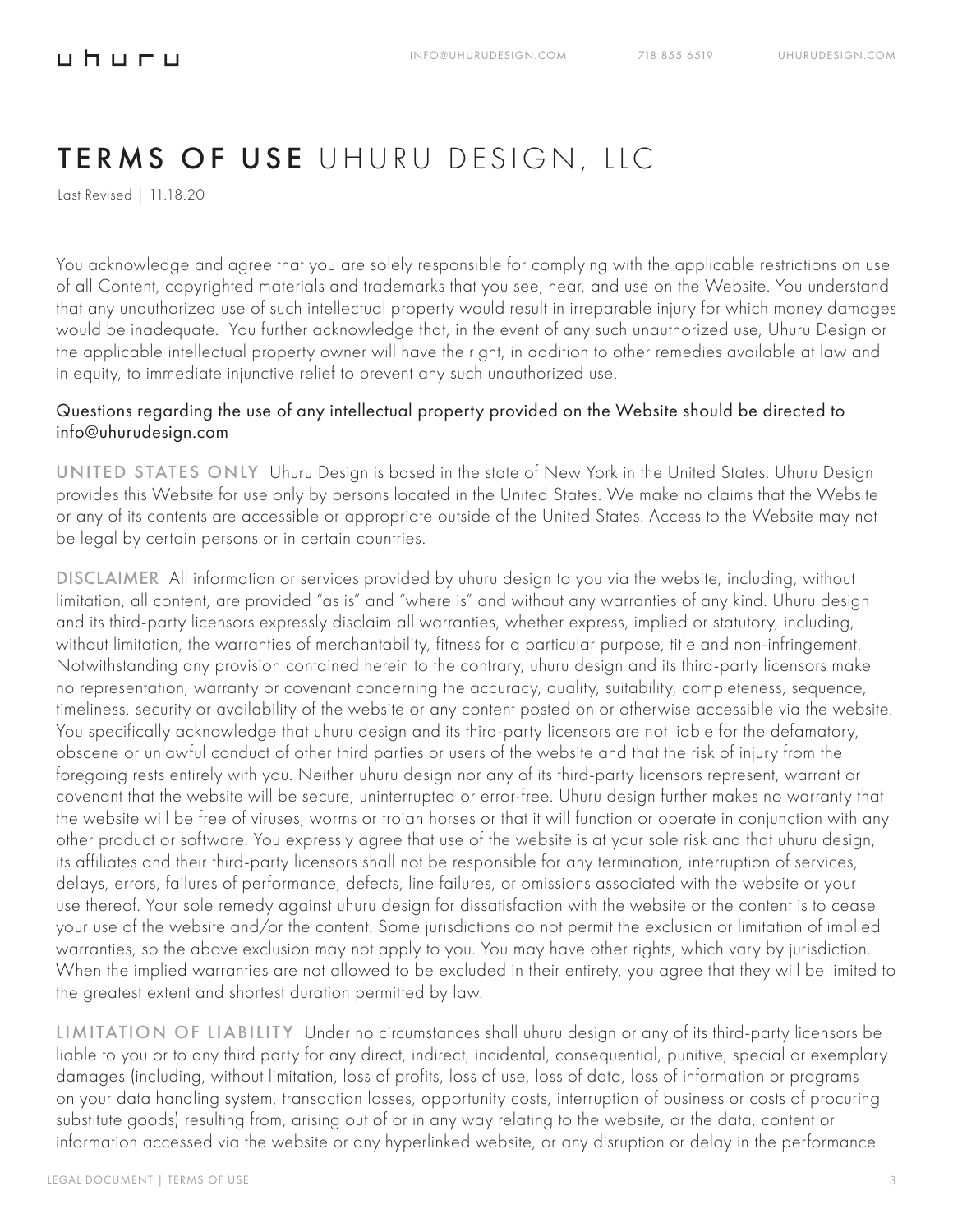Last Revised | 11.18.20

of the website, regardless of the form of the claim or action, whether based on contract, tort, strict liability, statute or otherwise, and regardless of whether or not such damages were foreseen, unforeseen or foreseeable, even if uhuru design or its third-party licensors have been advised of the possibility of such damages. By accessing the website subject to these terms of use, you understand that you are waiving rights with respect to claims that are at this time unknown or unsuspected, and in accordance with such waiver, you acknowledge that you have read and understood, and hereby expressly waive, the benefits of section 1542 of the civil code of california and any similar law of any state, country or territory, which provides as follows: "a general release does not extend to claims which the creditor does not know or suspect to exist in his or her favor at the time of executing the release, which if known by him or her must materially affect his or her settlement with the debtor."

INDEMNITY You agree to defend, indemnify and hold harmless Uhuru Design and its affiliates, licensors and service providers from and against any claims, liabilities, damages, judgments, awards, losses, costs, expenses or fees (including reasonable attorneys' fees) arising out of or relating to your violation of these Terms or your use of the Website, including, but not limited to, any use of the Website Content, services, or products other than as expressly authorized in these Terms or your use of any information obtained from the Website.

TERMINATION AND RESTRICTION OF ACCESS In its sole discretion, Uhuru Design may terminate or suspend your access to the Website for breach of these Terms. Uhuru Design shall not be liable for any losses or damages arising from any such termination of service.

ARBITRATION At its sole discretion, Uhuru Design may require you to submit any disputes arising from use of the Website, or breach of these Terms, including disputes arising from or concerning their interpretation, violation, invalidity, non-performance, or termination, to final and binding arbitration under the Rules of Arbitration of the American Arbitration Association applying New York law. By using the Website, you hereby consent to submission of any dispute to be final and binding arbitration.

LIMITATION ON TIME TO FILE CLAIMS Any cause of action or claim you may have arising out of or relating to these Terms or the Website must be commenced within one (1) year after the cause of action accrues, otherwise, such cause of action or claim is permanently barred.

GOVERNING LAW & JURISDICTION These Terms are governed by the laws of the State of New York, U.S.A. You hereby irrevocably consent to the exclusive jurisdiction and venue of the courts in Brooklyn, New York, U.S.A. in all disputes arising out of or relating to the use of the Website.

CHANGES TO THESE TERMS OF USE Uhuru Design may update or change these Terms from time to time in order to reflect changes in any offered services, changes in the law, or for other reasons as deemed necessary by Uhuru Design. The effective date of any Terms will be reflected in the "Last Revised" entry at the top of these Terms. Your continued use of the Website after any such change is communicated shall constitute your consent to such change(s).

GENERAL You agree that no joint venture, partnership, employment, or agency relationship exists between you and Uhuru Design as a result of these Terms or use of the Website. You may not assign these Terms without the prior